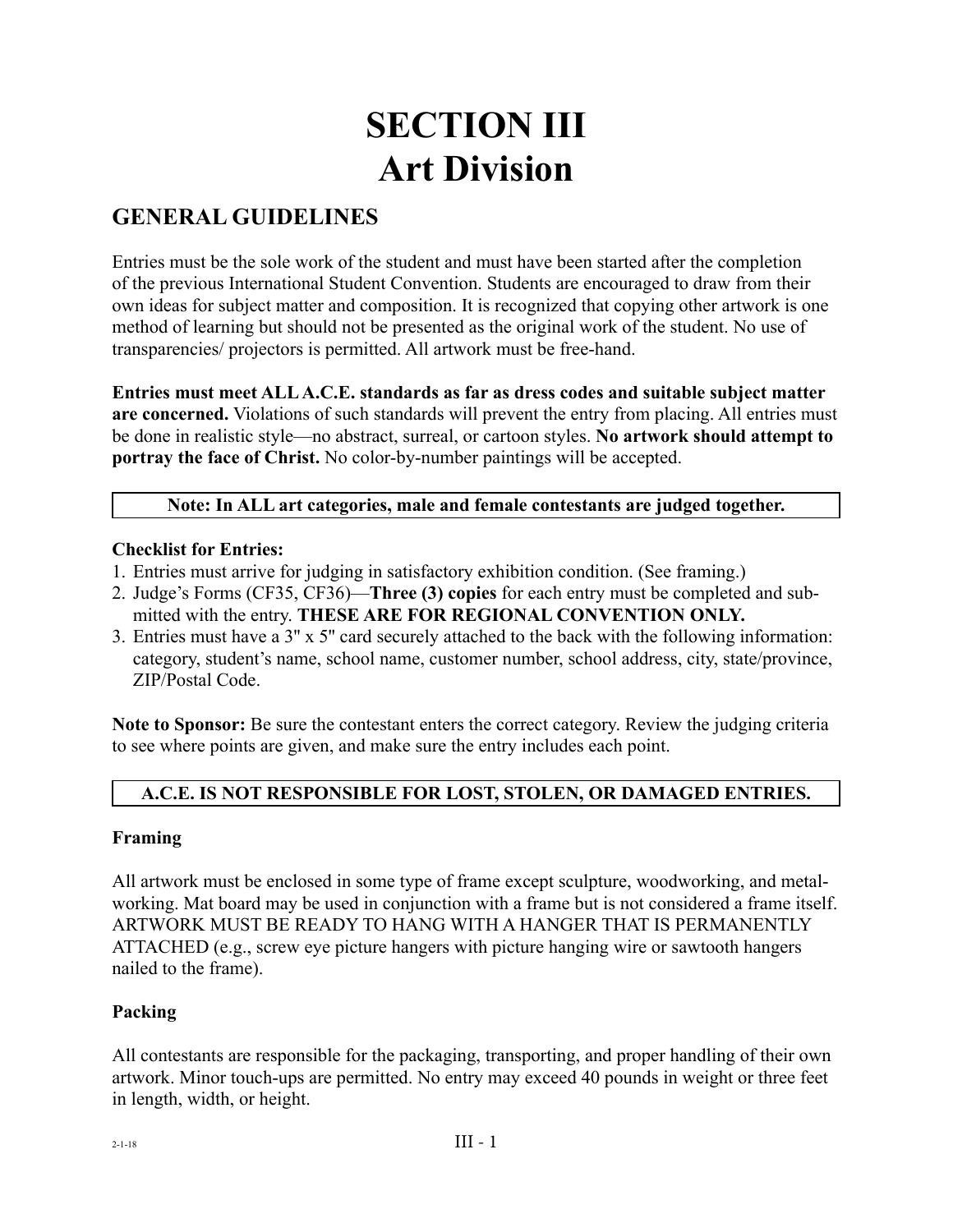#### **\*TYPES OF ENTRIES**

- 1. Oil
- 2. Watercolor
- 3. Acrylics
- 4. Sketching—any monochromatic sketching medium
- 5. Colored pencils
- 6. Pen and Ink—monochromatic pen or brush work
- 7. Pastels
- 8. Scrapbooking
- 9. Sculpture
- 10. Metalwork
- 11. Wood Construction
- 12. Wood Turning
- 13. Woodcarving
- 14. Marquetry
- 15. Pennant Design

\*Please note that there is NO Mixed Media category

# **BRUSH/PEN JUDGING CRITERIA**

Areas of Evaluation

#### **Composition** POSSIBLE POINTS A. Distinct clarity in light and dark masses (1-10) B. Color tones are balanced in hot and cool values (1-5) C. Harmonious balance maintained throughout (1-5) **Rhythm** A. All lines and masses flow with meaningful continuity (1-5) B. Technique convincingly conveys mood (1-5) C. Composition leads into one focal point (1-5) **Logic** A. Direction of light is clearly defined (1-10) B. Perspective is convincing (1-10) **Handling of media** A. Construction of subject is confidently expressed (1-5) B. Contrast and highlights are effectively used (1-5) C. Multiple textural effects are used (1-5) **General merits of entire presentation** A. Degree of difficulty (1-10) B. Artist delivers proof of his understanding subject (1-5) C. Frame is in harmony with composition to enhance project (1-5) D. Artwork has a hanger (1-5) **Proper documentation submitted** (1-5) **TOTAL POINTS (100)**

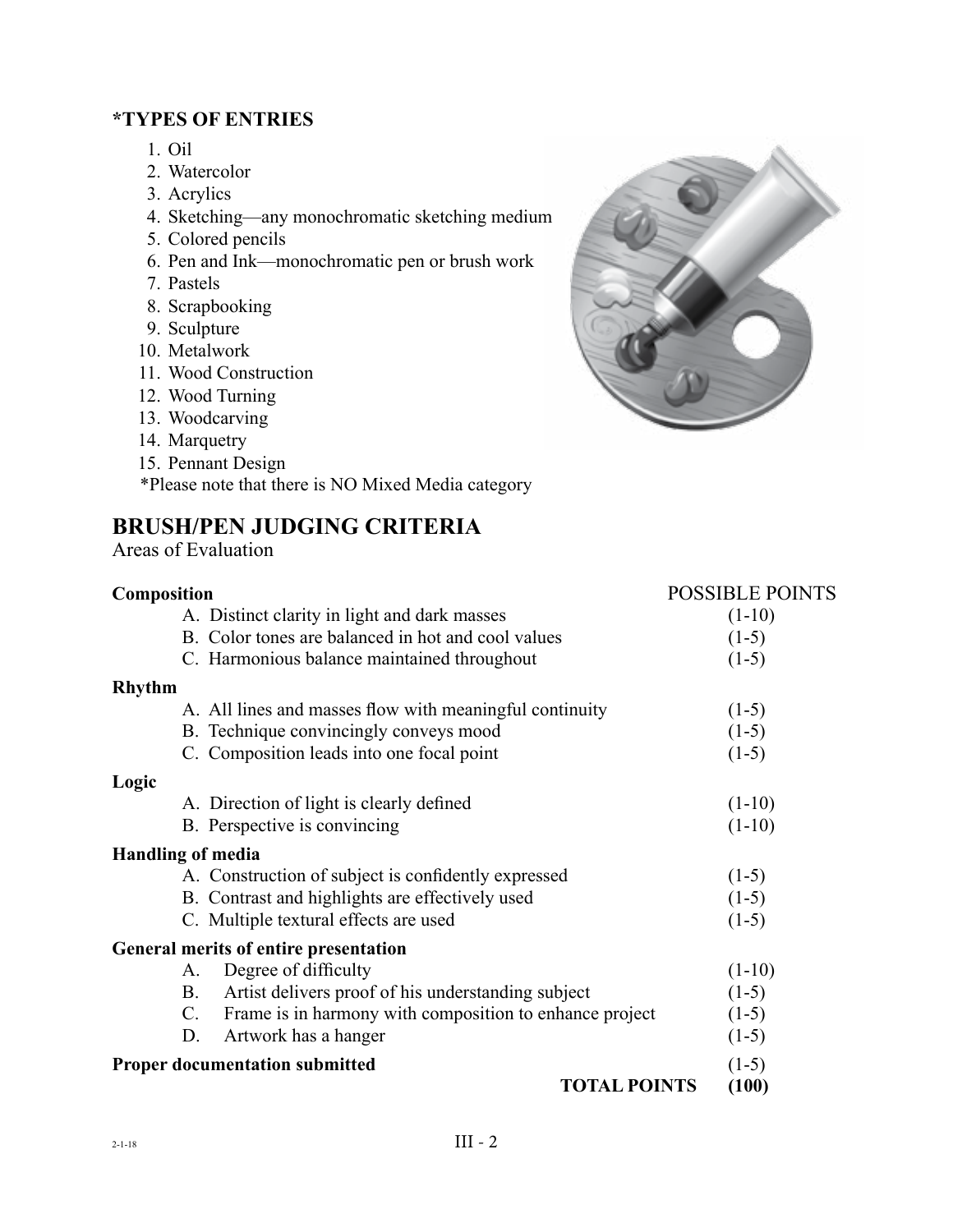# **SCRAPBOOKING** (Female Only)

#### NONPERFORMANCE EVENT

#### **GENERAL GUIDELINES**

- 1. ALL entries must be the student's sole work and must have been started after the comple tion of the previous International Student Convention. Contestant is limited to one entry.
- 2. Layout may be 8'' x 8'' or larger and must be a scrapbook layout. Cards and other craft projects cannot be submitted as the entire entry. The final entry should not be entirely digital.
- 3. Use a clean, simple layout that tells a story, portrays a theme or event, or illustrates a character trait. Arrangement should make a visual impact without being cluttered or too busy.
- 4. All items including photos in the entry MUST conform to A.C.E. Student Convention dress standards and guidelines.
- 5. Entries must be a minimum of two pages but not exceed twelve pages. (For Scrapbooking, each plastic cover counts as 2 pages if artwork is on both sides.)
- 6. Three (3) copies of the JUDGE'S FORMS (CF34) are required for Regional Convention.
- 7. Entry must have a 3'' x 5'' card securely attached to the back with the following information neatly printed or typed: category, student's name, school name, customer number, school address, city, state/province, ZIP/Postal Code.
- 8. Each page must be in a plastic page protector within a standard nondecorative binder. Binder will not be judged.
- 9. A.C.E. is not responsible for entries lost or damaged.
- 10. Entry must have a clearly stated theme.

# **SCRAPBOOKING JUDGING CRITERIA**

#### Areas of Evaluation **POSSIBLE POINTS** 1. Appropriate theme (1-5)<br>2. Good choice of clear photos with sharp images (1-10) 2. Good choice of clear photos with sharp images 3. Meets Convention Guidelines (1-5)<br>4. Focal point with photos cut into pleasing sizes and shapes (1-10) 4. Focal point with photos cut into pleasing sizes and shapes 5. Mats and frames proportioned to layout size and design (1-10) 6. Composition and well-designed layout consistent to theme (1-10) 7. Journaling with title appropriate for composition (1-10) 8. Color in the layout to complement photos and color scheme (1-10) 9. Embellishments arranged well and complementing the photos (1-10) 10. Creativity evidencing effort and use of techniques and craftsmanship (1-10) 11. Craftsmanship is neat and orderly (1-10) **TOTAL POINTS (100)**

#### **HINTS FROM THE SCRAPBOOKING JUDGES**

- 1. Photos—Choose photos with clean, sharp images. Check background and number of subjects in photo. All people in photos must be appropriately dressed according to A.C.E. Student Convention dress standards.
- 2. Paper Color and Design—Select paper or cardstock to complement photos.
- 3. Crop––Cut or trim photos using templates or decorative-edge scissors to add interest.
- 4. Mat or Frame––Use single or layered mats; may be torn or cut with scissors. Templates, punches, and decorative-edge scissors create unique shapes.
- 5. Layout––Arrange photos with a focal point depicting the theme. Overlap photos or create a collage for added variety.
- 6. Title and Journaling––Include: a. Who? b. What? c. Where? d. When? e. Why?
- 7. Decorative embellishments Use creativity over purchased embellishments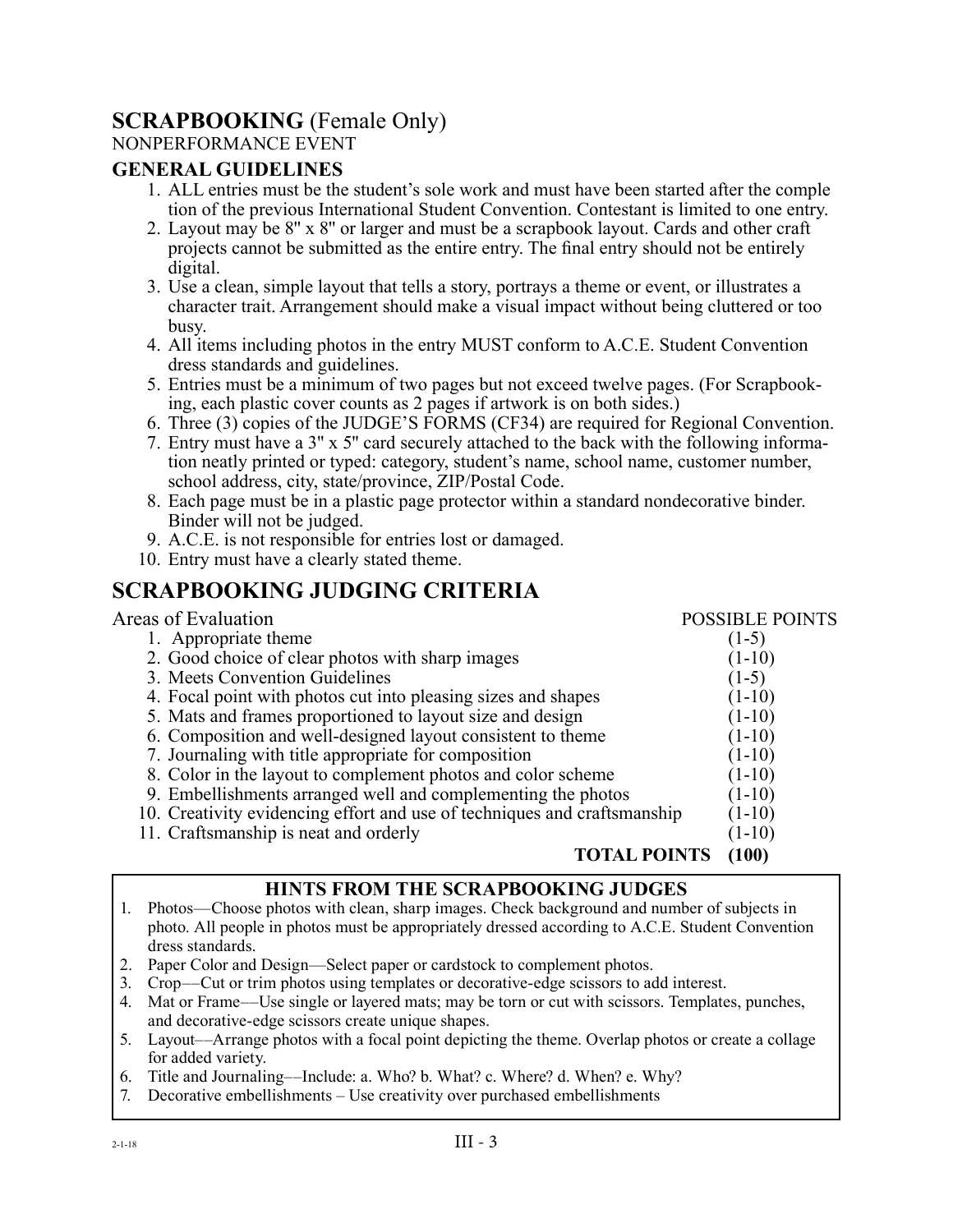### **SCULPTURE** (Male/Female) NONPERFORMANCE EVENT

Entries in this category must be entirely hand built and can be made of any CLAY OR POLYMER CLAY. The use of slip molds or greenware available from ceramic or craft houses is not allowed. Slip molds may be used if the mold is made by the student, in which case, the mold must be submitted as part of the project. (NOTE: Some clay sculptures may require kiln-firing to protect the entry.) The entry may not exceed two feet in any direction (length, width, or height).

#### **METALWORKING** (Male/Female) NONPERFORMANCE EVENT



Entries in this category must be made of **METAL ONLY**. Items may be made from any type of metal. The student may use any type of power tool needed (nippers, welders, grinder, etc.) to form the entry. Items may not exceed three feet in any direction (length, width, and height). Craft items such as book ends, belt buckles, penholders, etc., are not acceptable. Weapons are not acceptable (knives, swords, maces, axes, guns, etc.).

Adding a scrapbook of pictures/diagrams showing the progress of your project as it evolves shows extra effort and will help your score in this event.

# **METALWORKING AND SCULPTURE JUDGING CRITERIA**

Areas of Evaluation

| Concept          |                                                           | <b>POSSIBLE POINTS</b> |
|------------------|-----------------------------------------------------------|------------------------|
|                  | A. Definite purpose or theme.                             | $(1-5)$                |
|                  | B. Presented in original fashion                          | $(1-10)$               |
|                  | C. Composition is not split into two independent sections | $(1-5)$                |
| Design           |                                                           |                        |
|                  | A. Size and weight in conjunction with purpose            | $(1-5)$                |
|                  | B. Area of space used has balance and harmony             | $(1-5)$                |
|                  | C. Edges of actual shape express thoughtful planning      | $(1-10)$               |
|                  | D. All parts in harmony with medium                       | $(1-10)$               |
| <b>Technique</b> |                                                           |                        |
|                  | A. Construction and craftsmanship confidently expressed   | $(1-10)$               |
|                  | <b>B.</b> Textural effects                                | $(1-10)$               |
|                  | C. Proper finish or glaze, either applied or natural      | $(1-10)$               |
|                  | D. Knowledge of and/or use of tools required              | $(1-5)$                |
|                  | E. Degree of difficulty                                   | $(1-10)$               |
|                  | <b>Proper documentation submitted</b>                     | $(1-5)$                |
|                  | <b>TOTAL POINTS</b>                                       | (100)                  |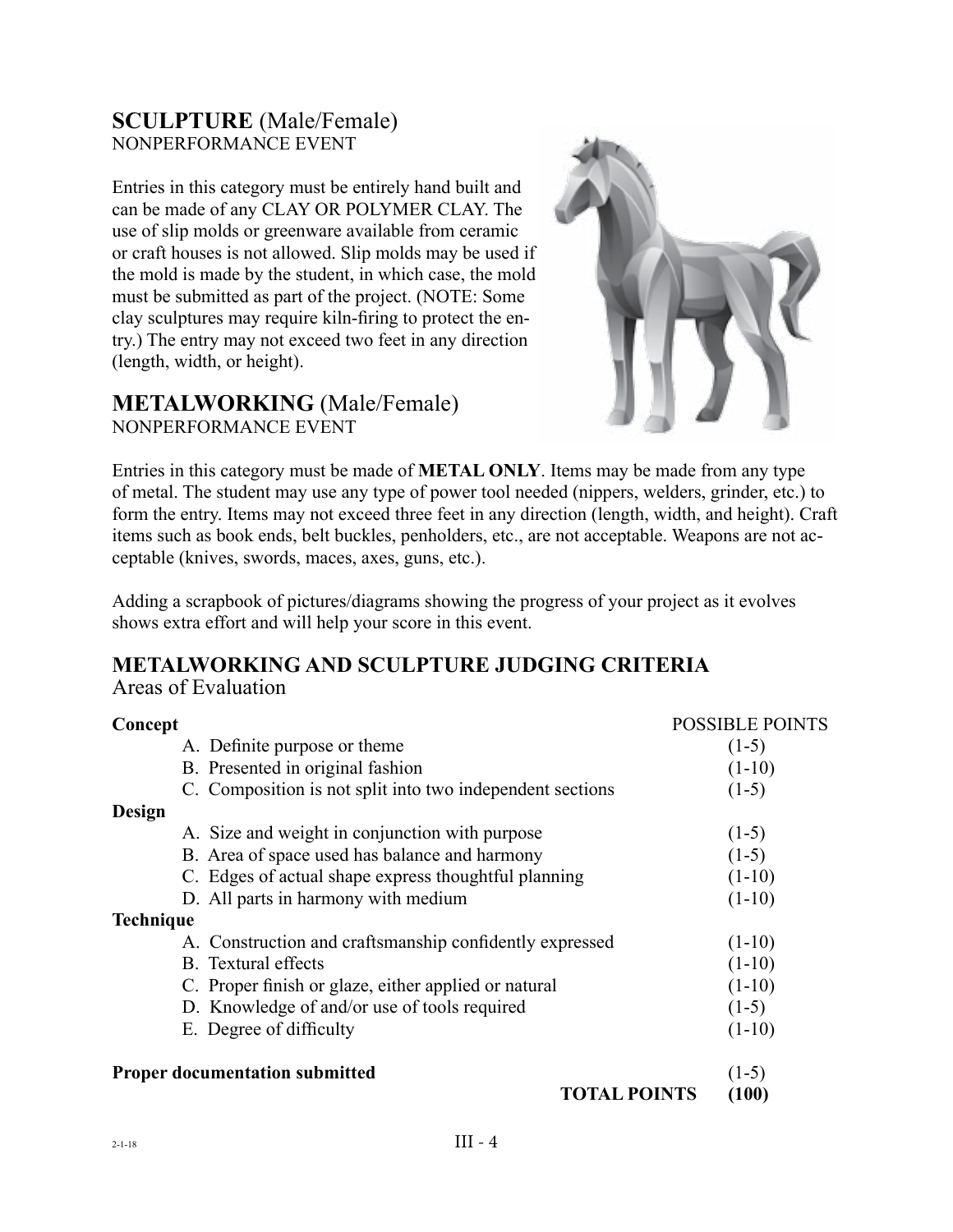#### **WOODWORKING** (Male/Female) NONPERFORMANCE EVENT

#### **TYPES OF ENTRIES**

- Wood Construction
- Wood Turning
- Woodcarving
- Marquetry

#### **GENERAL GUIDELINES**

- 1. Projects must be made of wood. Any appropriate screws, hinges, fasteners, locks, slides, glass, etc., that are required to bring the project to a functional completion are acceptable.
- 2. Any added mechanical parts (hinges, locks, slides, glass, etc.) will not be judged, but the fitting of them to the project will be judged.
- 3. ALL work must be the sole work of the student, and projects must have been started after the completion of the previous International Student Convention.
- 4. All entries must be accompanied by a pattern and a typed project report (double-spaced) listing the steps of construction and tools used. Any variation from the pattern must be explained in the report.
- 5. Any project wired for electricity must meet UL standards.
- 6. Projects may not exceed three feet in any direction (length, height, or width).
- 7. All projects must comply with Biblical standards of modesty and behavior. No weapons of any kind are acceptable. No work should attempt to portray the face of Christ.
- 8. Craft items such as miniature toys or models or pre-cut kits are not acceptable.
- 9. Adding a scrapbook of pictures/diagrams showing the progress of your project as it evolves, shows extra effort and will help your score in this event.

#### **WOOD CONSTRUCTION**

Projects in this category must display at least two joinery techniques (Mortise-Tenon, Dovetail, Butt, etc.). Contestants may use hand tools, power tools, or a combination of both. Some examples of wood construction are a table, a chest, a shelving unit, etc. See Wood Construction judging criteria.

#### **WOOD TURNING**

In this category, contestants must use a wood-turning lathe and any other associated tool. Any method or combination of methods is acceptable. Projects may be one piece (e.g., bowl), multiple pieces that are assembled (e.g., kitchen stool), or several pieces that form a set (e.g., desk set). A project that has several pieces assembled must be at least 80 percent lathe work. See Wood Turning judging criteria.

#### **WOODCARVING**

The use of power tools for cutting or roughing a piece is acceptable, but at least two-thirds of the project must be hand carved. Projects may incorporate more than one form of woodcarving. See Woodcarving judging criteria.

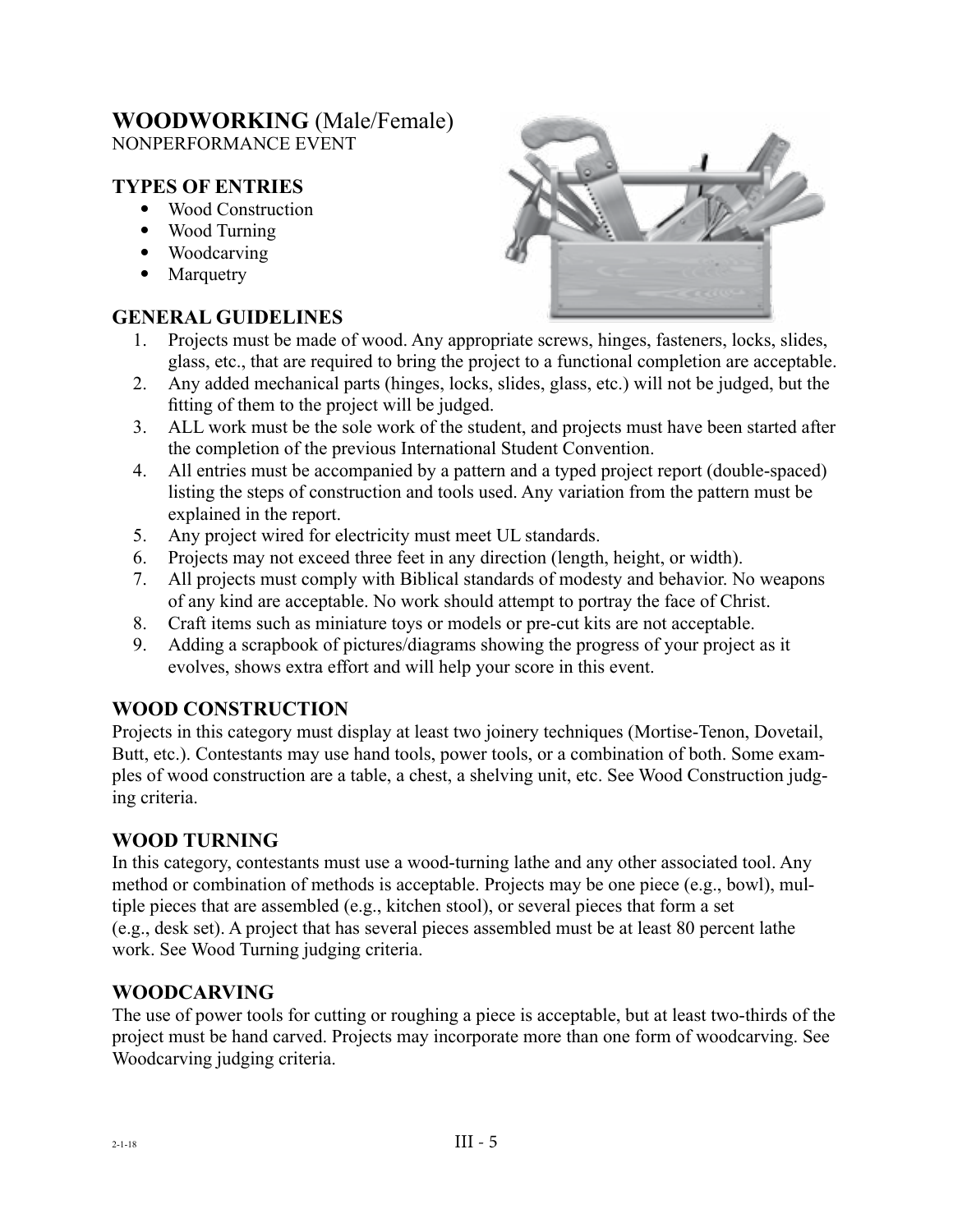#### **MARQUETRY**

Marquetry is inlaid work of various colored thin woods (veneers) to make a picture or design. All wood must be cut by hand for this event. Marquetry on other projects is acceptable, but only the marquetry will be judged, and the piece may only be entered in one category. See Marquetry judging criteria.

# **WOOD CONSTRUCTION JUDGING CRITERIA**

Areas of Evaluation

|                                                   |                     | <b>POSSIBLE POINTS</b> |
|---------------------------------------------------|---------------------|------------------------|
| <b>Choice of subject</b>                          |                     | $(1-5)$                |
| Project has a useful purpose                      |                     | $(1-5)$                |
| <b>Fitness for purpose</b>                        |                     | $(1-5)$                |
| Pattern/project report                            |                     | $(1-10)$               |
| At least two different joinery techniques evident |                     | $(1-10)$               |
| Appropriate joints used                           |                     | $(1-10)$               |
| <b>Accuracy of joinery</b>                        |                     | $(1-10)$               |
| Craftsmanship/overall construction                |                     | $(1-10)$               |
| <b>Preparation for finish</b>                     |                     | $(1-10)$               |
| Application of appropriate finish                 |                     | $(1-10)$               |
| Degree of difficulty                              |                     | $(1-10)$               |
| <b>Proper documentation submitted</b>             |                     | $(1-5)$                |
|                                                   | <b>TOTAL POINTS</b> | (100)                  |

# **WOOD TURNING JUDGING CRITERIA**

Areas of Evaluation

|                                       |                     | <b>POSSIBLE POINTS</b> |
|---------------------------------------|---------------------|------------------------|
| <b>Choice of materials</b>            |                     | $(1-5)$                |
| <b>Proportion</b>                     |                     | $(1-10)$               |
| <b>Fitness for purpose</b>            |                     | $(1-5)$                |
| Pattern/project report                |                     | $(1-10)$               |
| Craftsmanship                         |                     | $(1-15)$               |
| Knowledge of and/or use of tools      |                     | $(1-10)$               |
| <b>Fitting</b>                        |                     | $(1-10)$               |
| <b>Preparation for finish</b>         |                     | $(1-10)$               |
| Application of appropriate finish     |                     | $(1-10)$               |
| Degree of difficulty                  |                     | $(1-10)$               |
| <b>Proper documentation submitted</b> |                     | $(1-5)$                |
|                                       | <b>TOTAL POINTS</b> | (100)                  |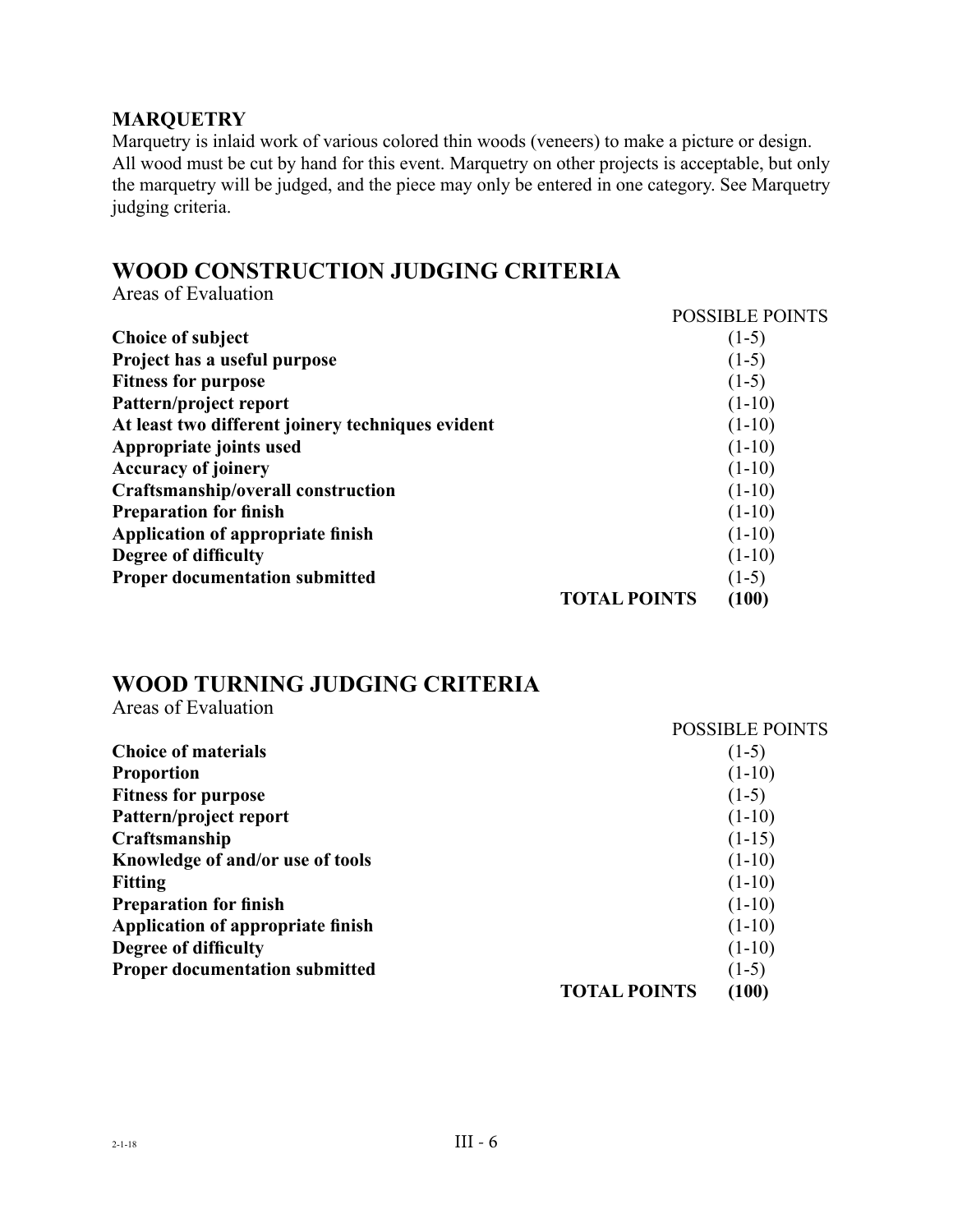# **WOODCARVING JUDGING CRITERIA**

Areas of Evaluation

| <b>Choice of timber</b>               |                     | $(1-5)$  |
|---------------------------------------|---------------------|----------|
| <b>Choice of subject</b>              |                     | $(1-5)$  |
| Pattern/project report                |                     | $(1-10)$ |
| <b>Proportion</b>                     |                     | $(1-10)$ |
| Craftsmanship                         |                     | $(1-15)$ |
| <b>Accurate use of tools</b>          |                     | $(1-5)$  |
| <b>Attention to detail</b>            |                     | $(1-10)$ |
| <b>Textual effects</b>                |                     | $(1-5)$  |
| <b>Preparation for finish</b>         |                     | $(1-10)$ |
| Application of appropriate finish     |                     | $(1-10)$ |
| Degree of difficulty                  |                     | $(1-10)$ |
| <b>Proper documentation submitted</b> |                     | $(1-5)$  |
|                                       | <b>TOTAL POINTS</b> | (100)    |

# **MARQUETRY JUDGING CRITERIA**

Areas of Evaluation

|                                           |                     | <b>POSSIBLE POINTS</b> |
|-------------------------------------------|---------------------|------------------------|
| Choice of subject                         |                     | $(1-5)$                |
| Pattern/project report                    |                     | $(1-10)$               |
| Inlay choice enhances design              |                     | $(1-10)$               |
| Pleasing design pattern/realistic picture |                     | $(1-10)$               |
| Craftsmanship                             |                     | $(1-20)$               |
| <b>Accurate use of tools</b>              |                     | $(1-5)$                |
| <b>Attention to detail</b>                |                     | $(1-5)$                |
| <b>Preparation for finish</b>             |                     | $(1-10)$               |
| Application of appropriate finish         |                     | $(1-10)$               |
| Degree of difficulty                      |                     | $(1-10)$               |
| <b>Proper documentation submitted</b>     |                     | $(1-5)$                |
|                                           | <b>TOTAL POINTS</b> | (100)                  |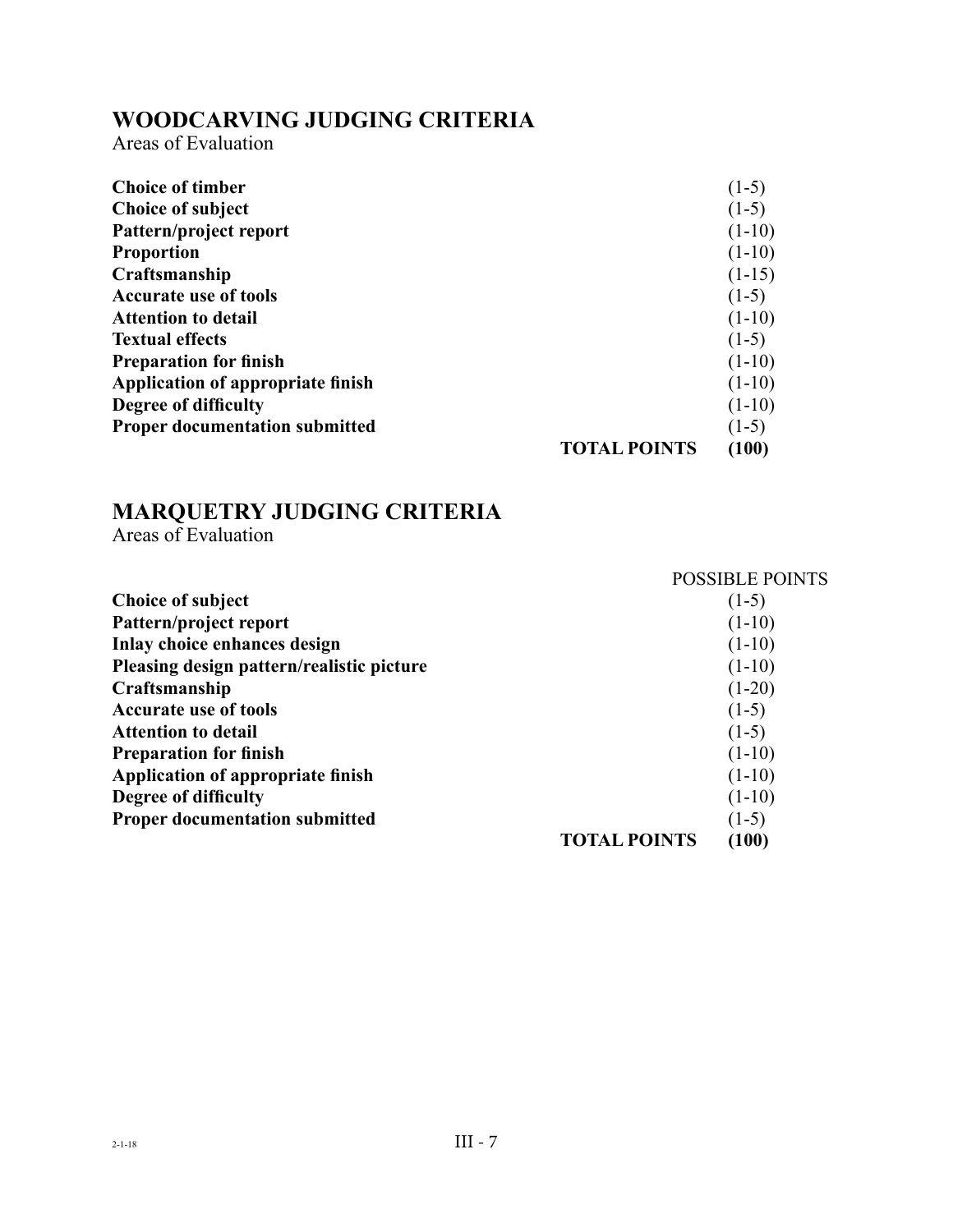# **PENNANT DESIGN** (Male/Female)

NONPERFORMANCE EVENT

The Pennant Design competition entry is to show a creative graphic design of the ISC theme for the given year. The student is free to use any graphic design program. The entry must not violate the A.C.E. standards of dress and appearance as presented in these guidelines.

#### **REQUIREMENTS**

- 1. The entry must have been created since the last International Student Convention.
- 2. Only one student may participate in the design of each entry.
- 3. Any graphic design program may be used in the creation of the entry.
- 4. Color submissions only—no larger than 9'' x 12''.
- 5. Scripture must be in the King James Version.

# **PENNANT DESIGN CRITERIA**

# Areas of Evaluation POSSIBLE POINTS

| <b>Overall design and creativity</b>                                                                                                             |         |
|--------------------------------------------------------------------------------------------------------------------------------------------------|---------|
| A. Visual impact that immediately draws you with interest. Appealing and<br>eye catching                                                         | $(1-5)$ |
| B. Images and graphics clearly convey the intended theme                                                                                         | $(1-5)$ |
| C. Typefaces chosen clearly convey the intended theme                                                                                            | $(1-5)$ |
| D. Colors chosen clearly convey the intended theme and mood                                                                                      | $(1-5)$ |
| E. Typeface changes are used effectively to prioritize, direct, and give visual<br>interest                                                      | $(1-5)$ |
| F. Scripture verse fits and is represented well by the other design elements<br>chosen                                                           | $(1-5)$ |
| Composition                                                                                                                                      |         |
| A. Layout priority causes you to see the main subject first and then directs you through all other information in order of priority              | $(1-5)$ |
| B. Visual balance is achieved by the way the weight of each element (im-<br>ages, text, color, empty space, etc.) is distributed over the design | $(1-5)$ |
| C. Visual connection of the elements to each other by their placement. Re-<br>lated items are set together so that they are viewed as a group    | $(1-5)$ |
| D. Proximity—All the parts "fit together." Nothing placed randomly without<br>purpose                                                            | $(1-5)$ |
| E. Construction of subject is confidently expressed                                                                                              | $(1-5)$ |
| <b>Effectiveness</b>                                                                                                                             |         |
| A. Target audience is visually engaged through the presentation                                                                                  | $(1-5)$ |
| B. Excitement about ISC is expressed in the presentation                                                                                         | $(1-5)$ |
| C. Desire to attend ISC is created through the presentation                                                                                      | $(1-5)$ |
| Presentation                                                                                                                                     |         |
| A. Accurate information of locations, dates, times, Scripture verse, etc.                                                                        | $(1-5)$ |
| B. Information management is correct in spelling, punctuation, and grammar                                                                       | $(1-5)$ |
| C. Print is clear, free of flaws, flat, clean, and correctly mounted                                                                             | $(1-5)$ |
| D. Frame is in harmony with and enhances the image, and has a hangar                                                                             | $(1-5)$ |
| Degree of difficulty                                                                                                                             | $(1-5)$ |
| <b>Proper documentation submitted</b>                                                                                                            | $(1-5)$ |

#### **TOTAL POINTS (100)**